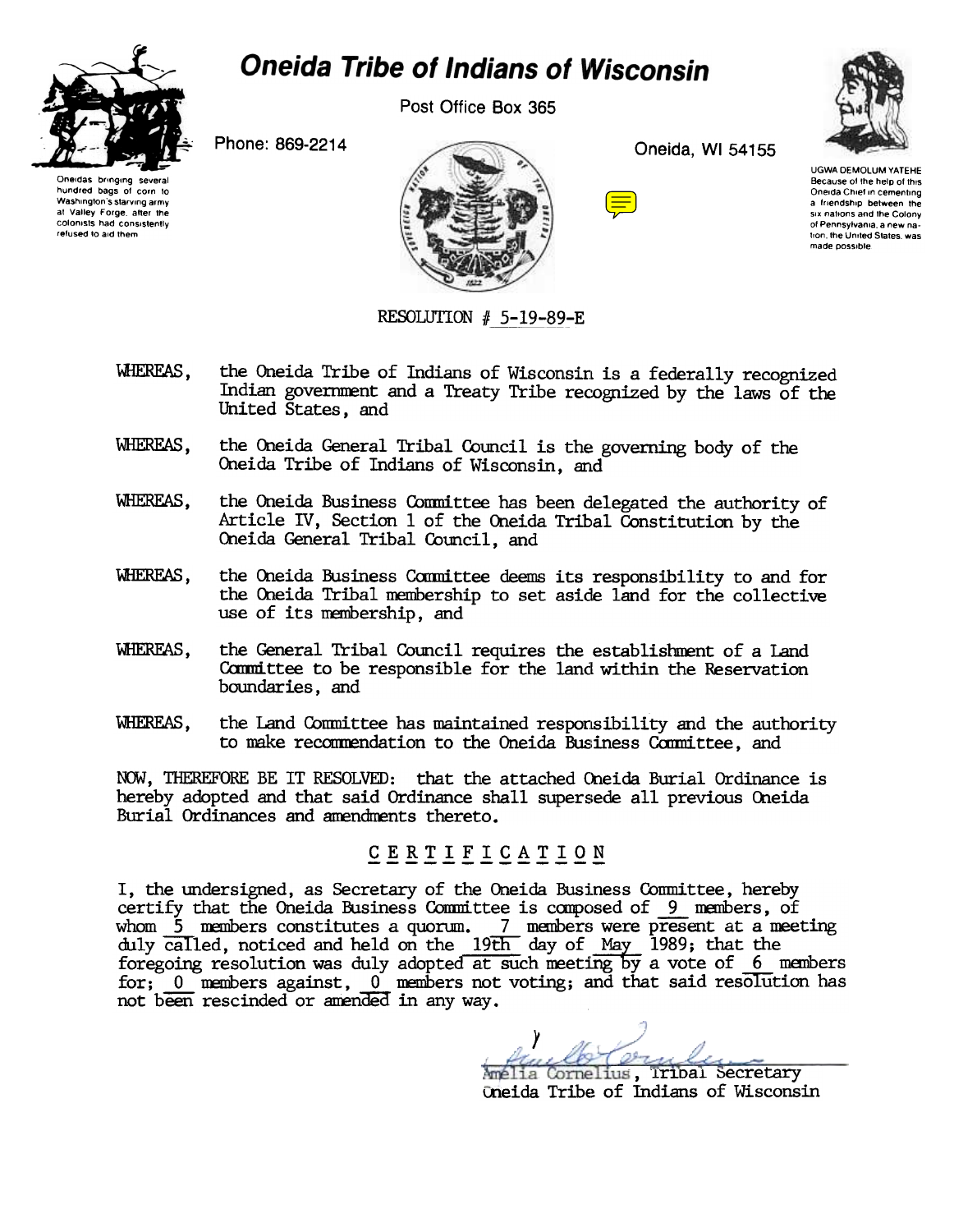## ONEIDA BURIAL ORDINANCE

This Ordinance shall govern the burial of Oneida Indians on the Oneida Indian Reservation.

POLICY: It is the policy of the Oneida Tribe that all Oneida members regardless of place of residence or place of death may be buried in the Oneida Tribal Cemetery or Traditional Cemetery.

- I. The Oneida Land Committee shall designate a plot of land of not less than 40 acres: 20 acres to be used for the Oneida Tribal Cemetery; 20 acres to be used for the Traditional Cemetery. This plot shall be located in an area that is compatible with tribal, state and local zoning requirements.
- Non-Oneida spouses of Oneida Tribal members or their children may be buried at the same cemetery.
	- A Where an Oneida Indian is buried in the Oneida Tribal Cemetery or Traditional Cemetery, such Indian's non-Oneida spouse or their children may be buried in the same cemetery.
- III. There shall be created an Oneida Tribal Cemetery Board whose members shall be appointed by the Oneida Business Committee as other boards are $\mathbb{W}_{\mathcal{P}}$ ointed and for such terms and regulations as the Business Committee deem appropriate.
	- <sup>A</sup> There shall be six (6) members who shall make up the Oneida Tribal Cemetery Board. Three (3) members shall represent the Traditional People, and three (3) members shall be chosen at large to represent the Oneida Community.
	- Duties and Responsibilities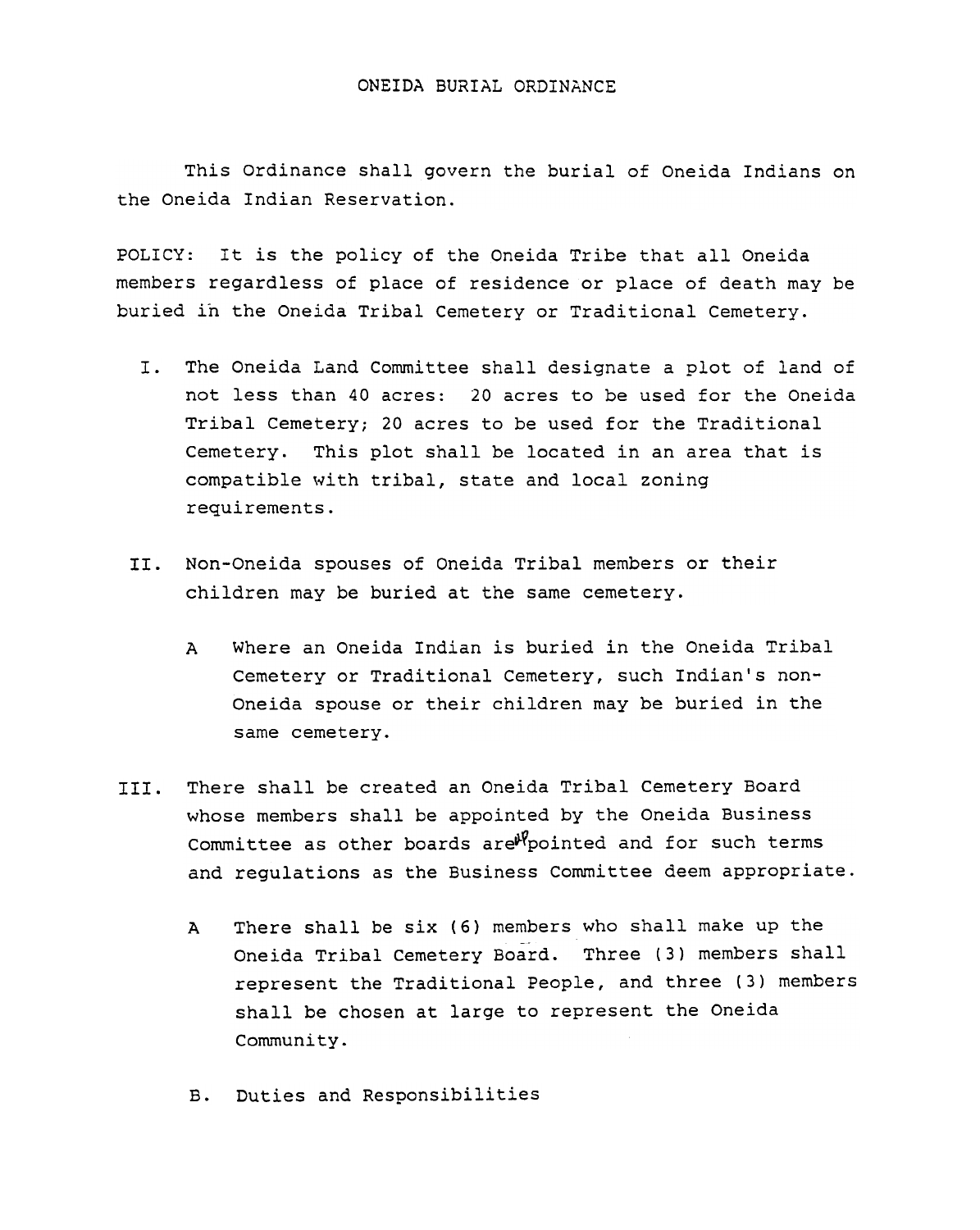- 1. The Oneida Tribal Cemetery Board shall meet whenever a burial is requested by the kin or other interested party for a deceased Oneida Indian or other person permitted to be buried pursuant to this ordinance.
- 2. The Board or its delegate shall be responsible to maintain vital statistics of the deceased and to report such information as may be required by the Oneida Tribe.
- 3. The Board or its delegate shall control the cemetery and beautify the same, and may establish regulations respecting it.
- c. Plotting
	- 1. The Board shall cause to be surveyed and plotted by a land surveyor such portions of the lands, as may from time to time be required for burial, into lots, drives and walks. Said recorded map shall be kept and maintained in the Oneida Land Office. No such plot or map shall be recorded unless laid out and plotted to the satisfaction of the Oneida Tribal Cemetery Board.
- D. Conveyance
	- 1. After the map is so recorded, the Oneida Tribal Cemetery Board may sell and convey plotted lots, expressly restricting the use to burials and upon such other terms, conditions and restrictions as the Oneida Tribal Cemetery Board directs.
- Use of Proceeds
	- 1. The proceeds of sales shall be used for the care

2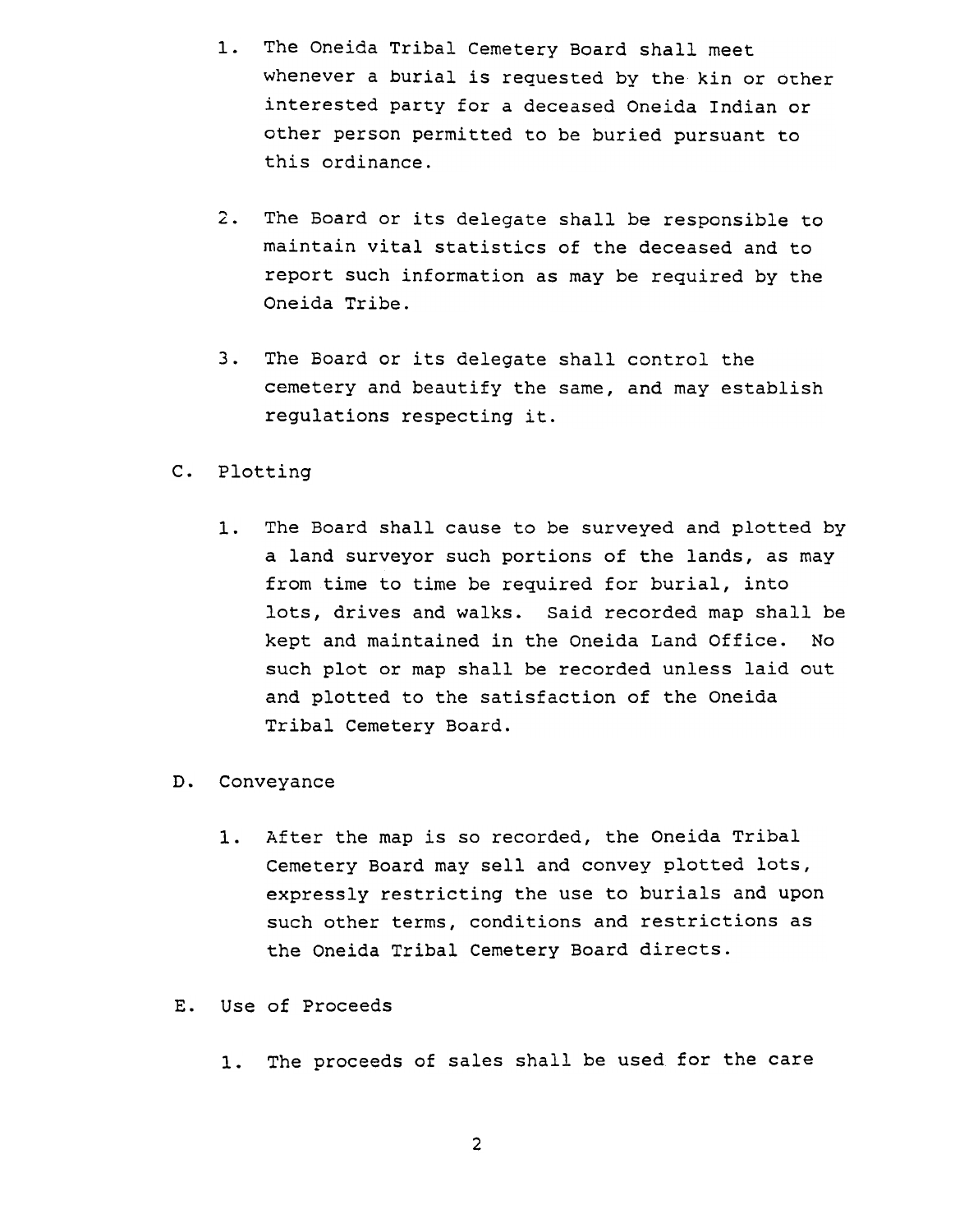and improvement of the cemetery and avenues leading thereto, and operating expenses.

- IV. The Board is hereby authorized to provide for improving, safeguarding and beautifying the cemetery as the final resting places for Oneida Indians by adopting such rules and regulations as necessary, which shall be approved by the Oneida Business Committee.
	- V. This ordinance may be amended or revoked by the Oneida Business Committee or General Tribal Council upon the recommendation of the Oneida Tribal Cemetery Board.